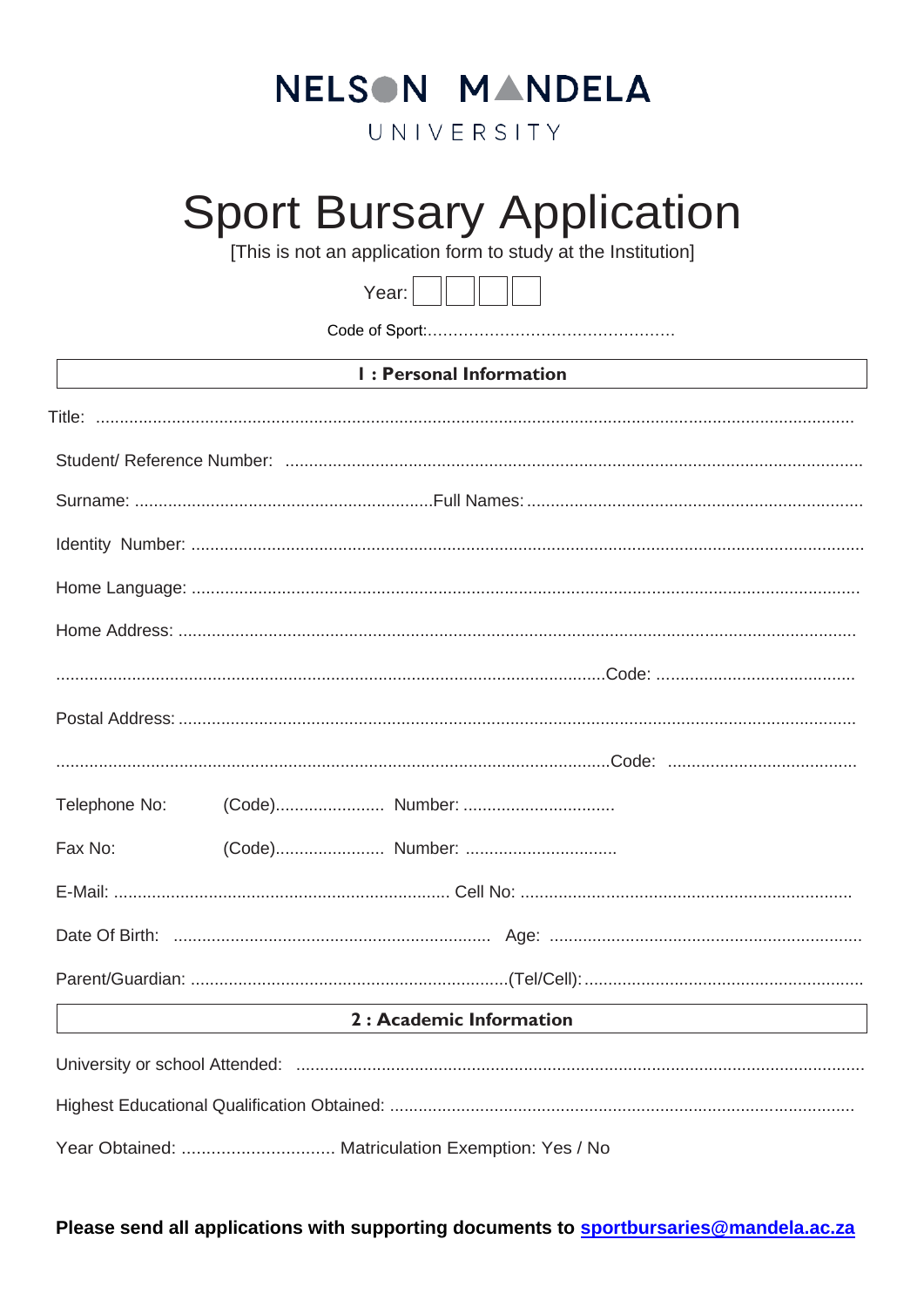| NSC / MATRIC SUBJECTS | <b>LEVEL OF</b><br><b>ACHIEVEMENT/</b><br><b>SYMBOL</b> | $\%$ |
|-----------------------|---------------------------------------------------------|------|
|                       |                                                         |      |
|                       |                                                         |      |
|                       |                                                         |      |
|                       |                                                         |      |
|                       |                                                         |      |
|                       |                                                         |      |
|                       |                                                         |      |

**NB:** An official report of your latest examination results must accompany this application. Students from other tertiary institutions must please attach a certified copy of their academic record.

Intended Study Course: ..............................................................Year Applying For: ...............................

#### **3: Sport Achievements**

| <b>SPORT</b> | <b>Best Performance</b><br>(TIMES, HEIGHTS & PLACES) | Year<br>achieved | Event or<br>Meeting |
|--------------|------------------------------------------------------|------------------|---------------------|
|              |                                                      |                  |                     |
|              |                                                      |                  |                     |
|              |                                                      |                  |                     |
|              |                                                      |                  |                     |

| <b>SPORT</b> | REPRESENTATIVE TEAMS<br>[National-SA Schools-Provincial-1st Team] | <b>Position</b> | Year<br>represent-<br>ed |
|--------------|-------------------------------------------------------------------|-----------------|--------------------------|
|              |                                                                   |                 |                          |
|              |                                                                   |                 |                          |
|              |                                                                   |                 |                          |
|              |                                                                   |                 |                          |

**NB:** All soccer sport bursary applicants MUST undergo a Soccer Trial as annually determined in the second week of February for registered Nelson Mandela University students. The decision of the Technical Team is final.

### **4: Other activities or Leadership positions**

.......................................................................................................................................................................... .......................................................................................................................................................................... .......................................................................................................................................................................... ………………………………………………………………………………………………………….

**Please send all applications with supporting documents to [sportbursaries@mandela.ac.za](mailto:sportbursaries@mandela.ac.za)**